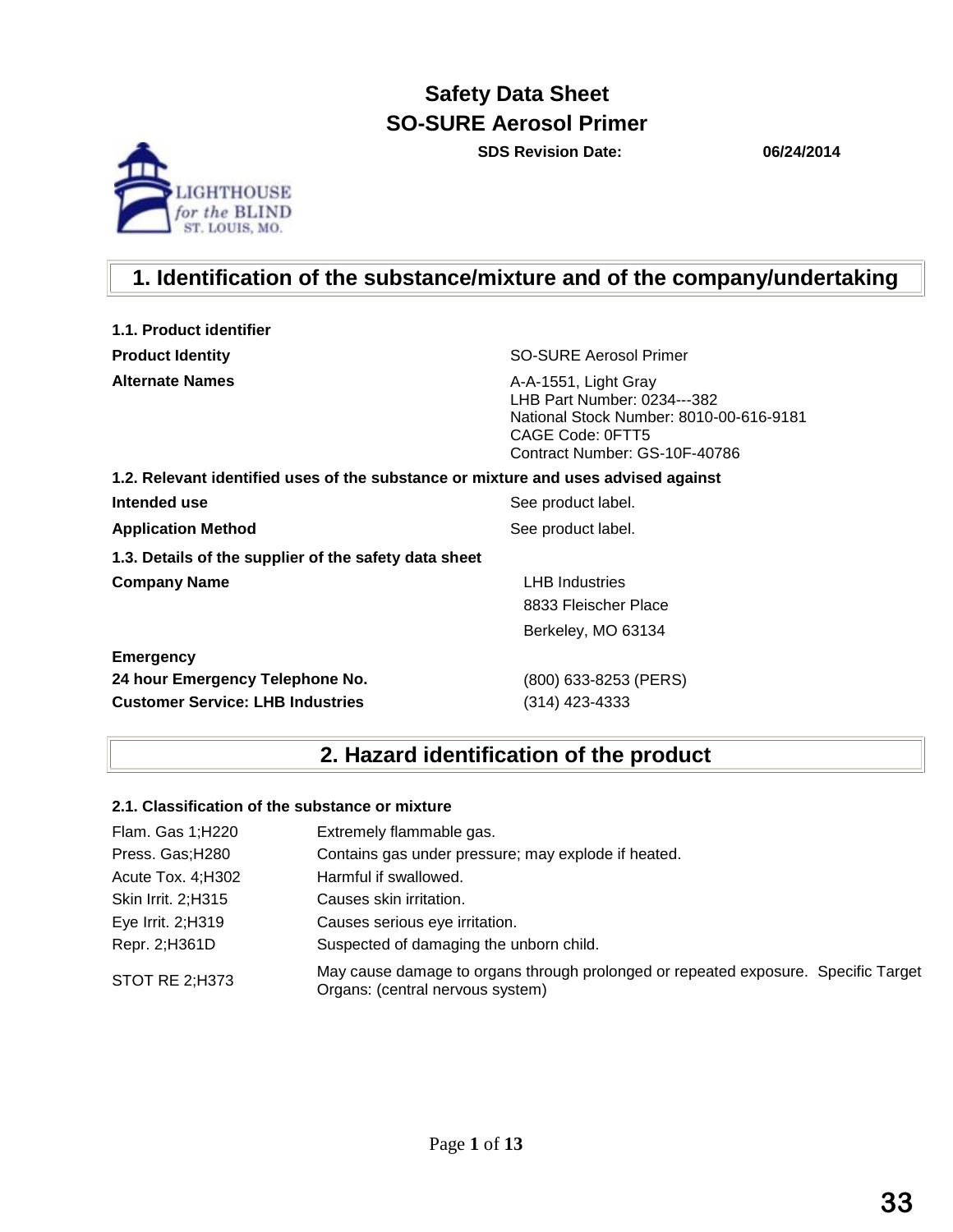**SDS Revision Date: 06/24/2014**



#### **2.2. Label elements**

Using the Toxicity Data listed in section 11 and 12 the product is labeled as follows.



**Danger** 

H220 Extremely flammable gas.

H280 Contains gas under pressure; may explode if heated.

H302 Harmful if swallowed.

H315 Causes skin irritation.

H319 Causes serious eye irritation.

H361d Suspected of damaging the unborn child.

H373 May cause damage to organs through prolonged or repeated exposure.

#### **[Prevention]:**

P201 Obtain special instructions before use.

P202 Do not handle until all safety precautions have been read and understood.

P210 Keep away from heat / sparks / open flames / hot surfaces - No smoking.

P260 Do not breathe mist / vapors / spray.

P262 Do not get in eyes, on skin, or on clothing.

P264 Wash thoroughly after handling.

P270 Do not eat, drink or smoke when using this product.

P280 Wear protective gloves / eye protection / face protection.

#### **[Response]:**

P301+310 IF SWALLOWED: Immediately call a POISON CENTER or doctor / physician.

P302+352 IF ON SKIN: Wash with plenty of soap and water.

P305+351+338 IF IN EYES: Rinse continuously with water for several minutes. Remove contact lenses if present and easy to do - continue rinsing.

P308+313 IF exposed or concerned: Get medical advice / attention.

P312 Call a POISON CENTER or doctor / physician if you feel unwell.

P314 Get Medical advice / attention if you feel unwell.

P321 Specific treatment (see information on this label).

P337+313 If eye irritation persists: Get medical advice / attention.

P362 Take off contaminated clothing and wash before reuse.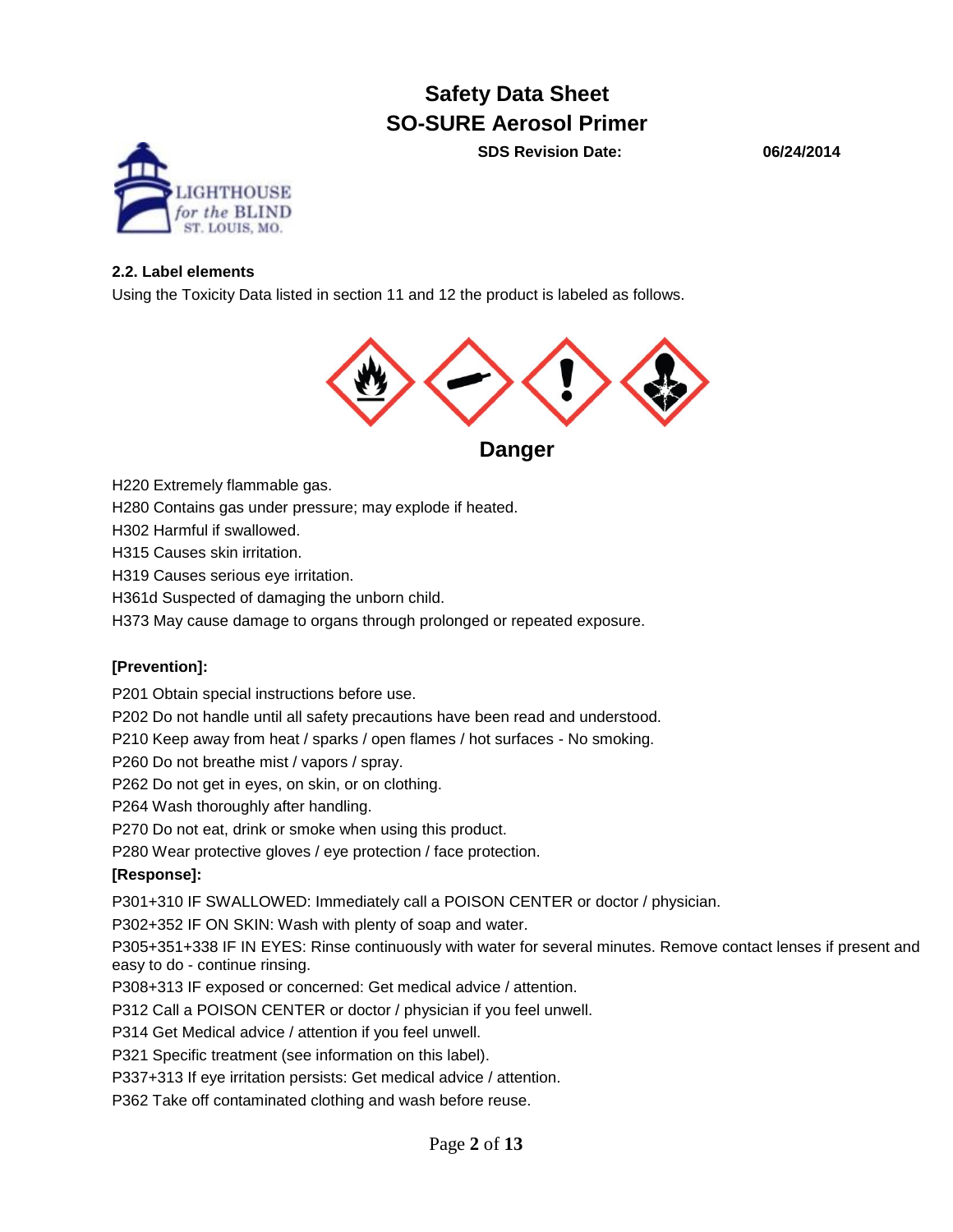**SDS Revision Date: 06/24/2014**



P377 Leaking gas fire - do not extinguish unless leak can be stopped safely. P381 Eliminate all ignition sources if safe to do so.

#### **[Storage]:**

P405 Store locked up.

P410+403 Protect from sunlight. Store in a well ventilated place.

#### **[Disposal]:**

P501 Dispose of contents / container in accordance with local / national regulations.

## **3. Composition/information on ingredients**

This product contains the following substances that present a hazard within the meaning of the relevant State and Federal Hazardous Substances regulations.

| <b>Ingredient/Chemical Designations</b>                                  | Weight %   | <b>GHS Classification</b>                                                                                                                      | <b>Notes</b>    |
|--------------------------------------------------------------------------|------------|------------------------------------------------------------------------------------------------------------------------------------------------|-----------------|
| Petroleum gases, liquefied, sweetened<br>CAS Number: 0068476-86-8        | 25 - 50    | Press. Gas;H280<br> Flam. Gas 1;H220                                                                                                           | [1]             |
| Acetone<br><b>CAS Number:</b><br>0000067-64-1                            | 10 - 25    | Flam. Lig. 2;H225<br>Eye Irrit. 2;H319<br><b>STOT SE 3, H336</b>                                                                               | $[1]$ [2]       |
| <b>Toluene</b><br><b>CAS Number:</b><br>0000108-88-3                     | 10 - 25    | <b>Flam. Lig. 2;H225</b><br><b>Repr. 2;H361d</b><br>Asp. Tox. 1;H304<br><b>STOT RE 2; H373</b><br>Skin Irrit. 2;H315<br><b>STOT SE 3, H336</b> | $[1]$ [2]       |
| Solvent naphtha (petroleum), light aliphatic<br>CAS Number: 0064742-89-8 | 10 - 25    | Asp. Tox. 1;H304                                                                                                                               | $\vert$ [1]     |
| <b>Stoddard solvent</b><br><b>CAS Number:</b><br>0008052-41-3            | $1.0 - 10$ | <b>STOT RE 1, H372</b><br>Asp. Tox. 1;H304                                                                                                     | $\vert [1]$ [2] |

[1] Substance classified with a health or environmental hazard.

[2] Substance with a workplace exposure limit.

[3] PBT-substance or vPvB-substance.

\*The full texts of the phrases are shown in Section 16.

## **4. First aid measures**

#### **4.1. Description of first aid measures**

**General** Move victim to fresh air.

Call 911 or emergency medical service if deemed necessary. Give artificial respiration if victim is not breathing. Administer oxygen if breathing is difficult. Remove and isolate contaminated clothing and shoes.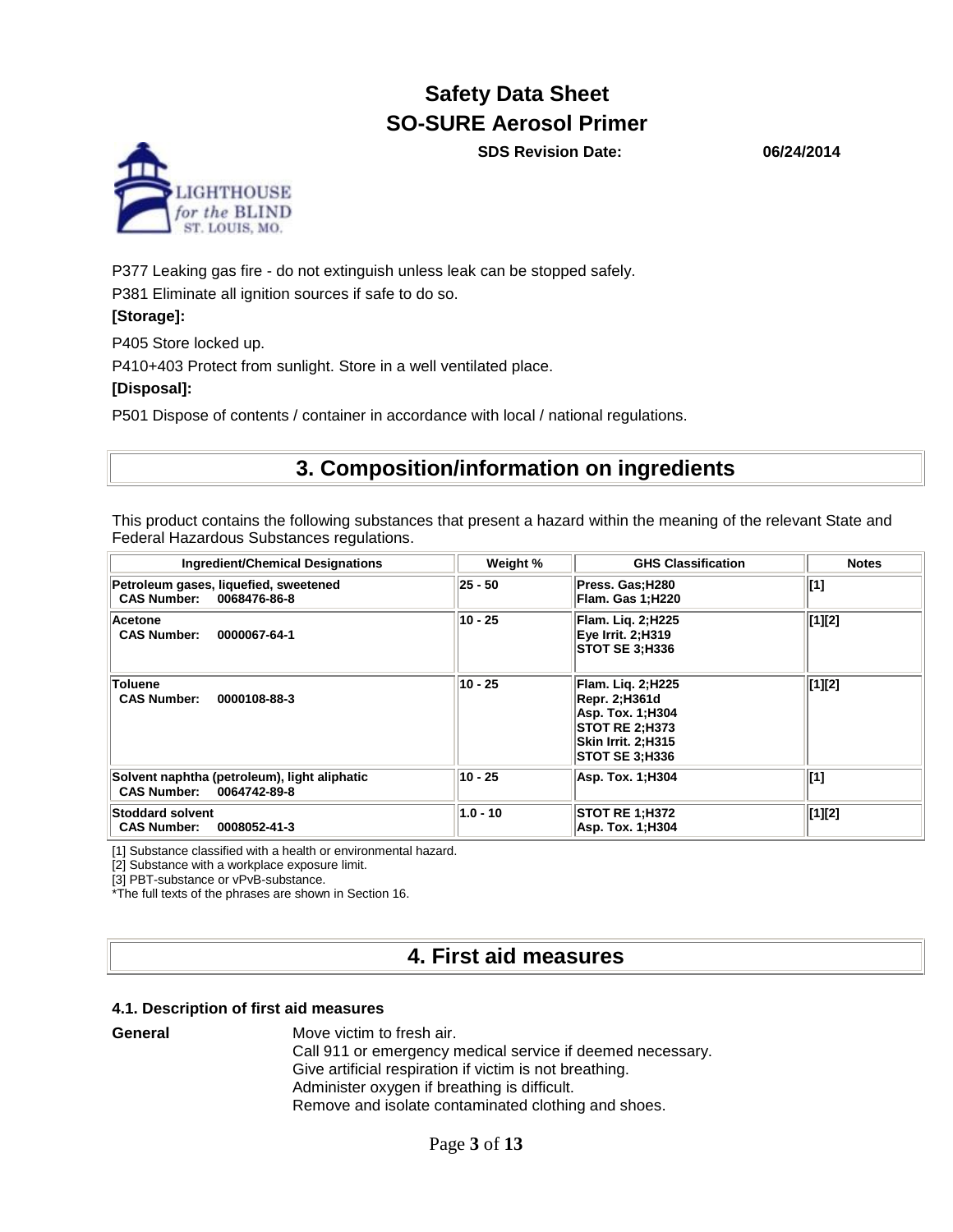**SDS Revision Date: 06/24/2014**



|                   | In case of contact with liquefied gas, thaw frosted parts with lukewarm water.<br>Keep victim warm and quiet.                                                                                                                                                                                                                                                                                                                                |
|-------------------|----------------------------------------------------------------------------------------------------------------------------------------------------------------------------------------------------------------------------------------------------------------------------------------------------------------------------------------------------------------------------------------------------------------------------------------------|
|                   | Ensure that medical personnel are aware of the material(s) involved and take precautions<br>to protect themselves.                                                                                                                                                                                                                                                                                                                           |
| <b>Inhalation</b> | Remove to fresh air, keep patient warm and at rest. If breathing is irregular or stopped, give<br>artificial respiration. If unconscious place in the recovery position and obtain immediate<br>medical attention. Give nothing by mouth.                                                                                                                                                                                                    |
| <b>Eyes</b>       | Irrigate copiously with clean water for at least 15 minutes, holding the eyelids apart and<br>seek medical attention.                                                                                                                                                                                                                                                                                                                        |
| <b>Skin</b>       | Remove and isolate contaminated clothing and shoes. Clothing frozen to the skin should<br>be thawed before being removed. In case of contact with liquefied gas, thaw frosted parts<br>with lukewarm water.                                                                                                                                                                                                                                  |
| Ingestion         | If swallowed obtain immediate medical attention. Keep at rest. Do NOT induce vomiting.                                                                                                                                                                                                                                                                                                                                                       |
|                   | 4.2. Most important symptoms and effects, both acute and delayed                                                                                                                                                                                                                                                                                                                                                                             |
| <b>Overview</b>   | Exposure to solvent vapor concentrations from the component solvents in excess of the<br>stated occupational exposure limits may result in adverse health effects such as mucous<br>membrane and respiratory system irritation and adverse effects on the kidneys, liver and<br>central nervous system. Symptoms include headache, nausea, dizziness, fatigue, muscular<br>weakness, drowsiness and in extreme cases, loss of consciousness. |
|                   | Repeated or prolonged contact with the preparation may cause removal of natural fat from<br>the skin resulting in dryness, irritation and possible non-allergic contact dermatitis. Solvents<br>may also be absorbed through the skin. Splashes of liquid in the eyes may cause irritation<br>and soreness with possible reversible damage. See section 2 for further details.                                                               |
| <b>Eyes</b>       | Causes serious eye irritation.                                                                                                                                                                                                                                                                                                                                                                                                               |
| <b>Skin</b>       | Causes skin irritation.                                                                                                                                                                                                                                                                                                                                                                                                                      |
| Ingestion         | Harmful if swallowed.                                                                                                                                                                                                                                                                                                                                                                                                                        |

## **5. Fire-fighting measures**

#### **5.1. Extinguishing media**

**Fire involving Tanks:** Some of these materials, if spilled, may evaporate leaving a flammable residue. Some of these materials, if spilled, may evaporate leaving a flammable residue.

#### **5.2. Special hazards arising from the substance or mixture**

Hazardous decomposition: High temperatures and fires may produce such toxic substances as carbon monoxide and carbon dioxide.

Keep away from heat / sparks / open flames / hot surfaces - No smoking.

Do not breathe mist / vapors / spray.

Do not get in eyes, on skin, or on clothing.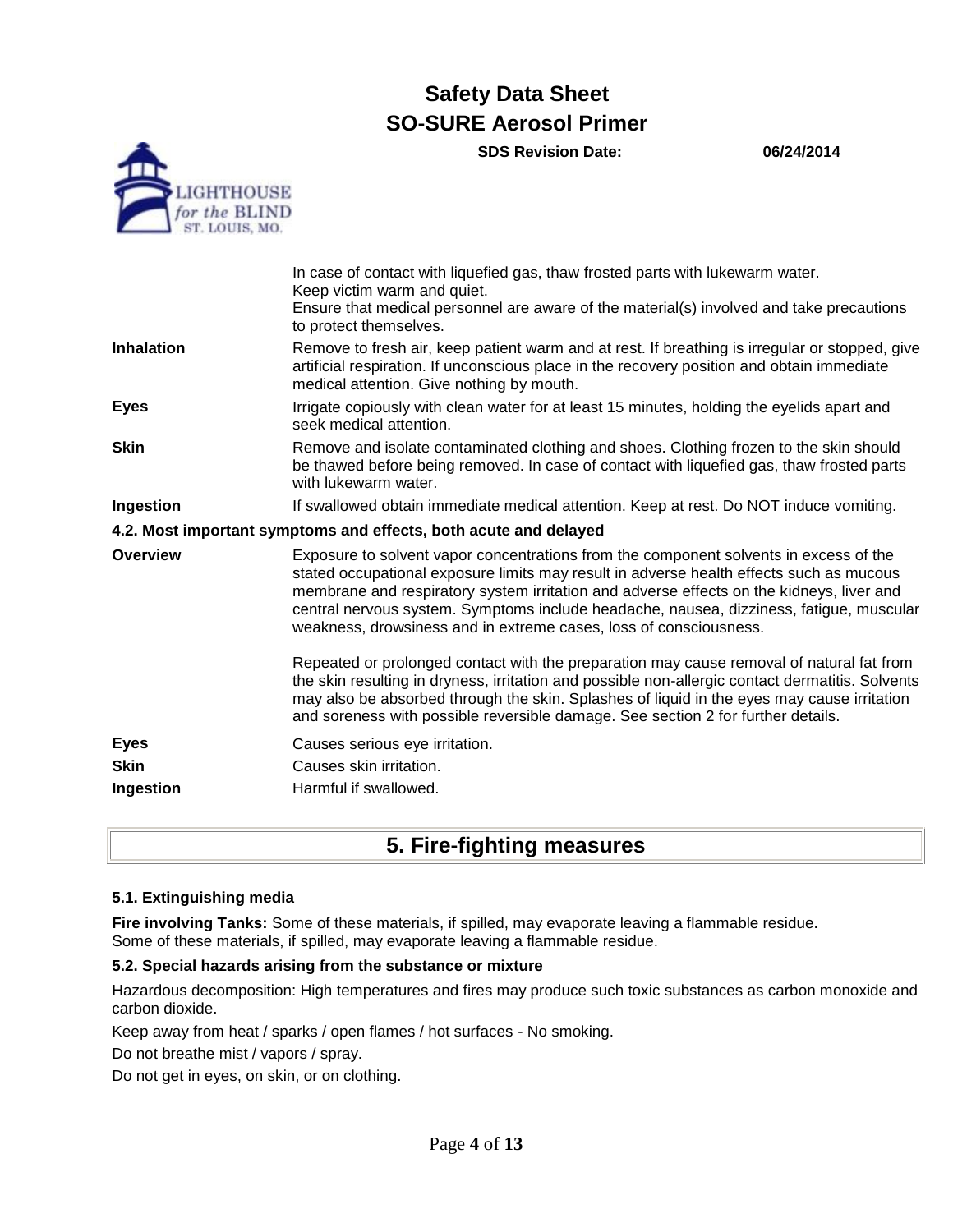**SDS Revision Date: 06/24/2014**



#### **5.3. Advice for fire-fighters**

Wear positive pressure self-contained breathing apparatus (SCBA).

Wear chemical protective clothing that is specifically recommended by the manufacturer. It may provide little or no thermal protection.

Structural firefighters' protective clothing will only provide limited protection.

Some may burn but none ignite readily.

Containers may explode when heated.

Ruptured cylinders may rocket.

Vapors may cause dizziness or asphyxiation without warning.

Vapors from liquefied gas are initially heavier than air and spread along ground.

Contact with gas or liquefied gas may cause burns, severe injury and/or frostbite.

Fire may produce irritating, corrosive and/or toxic gases.

**ERG Guide No.** 126

## **6. Accidental release measures**

#### **6.1. Personal precautions, protective equipment and emergency procedures**

Do not touch or walk through spilled material.

Stop leak if you can do it without risk.

Do not direct water at spill or source of leak.

Use water spray to reduce vapors or divert vapor cloud drift. Avoid allowing water runoff to contact spilled material. If possible, turn leaking containers so that gas escapes rather than liquid.

Prevent entry into waterways, sewers, basements or confined areas.

Allow substance to evaporate.

Ventilate the area.

#### **6.2. Environmental precautions**

Do not allow spills to enter drains or waterways.

Use good personal hygiene practices. Wash hands before eating, drinking, smoking or using toilet. Promptly remove soiled clothing and wash thoroughly before reuse.

#### **6.3. Methods and material for containment and cleaning up**

Stay upwind.

Many gases are heavier than air and will spread along ground and collect in low or confined areas (sewers, basements, tanks).

Keep out of low areas.

Ventilate closed spaces before entering.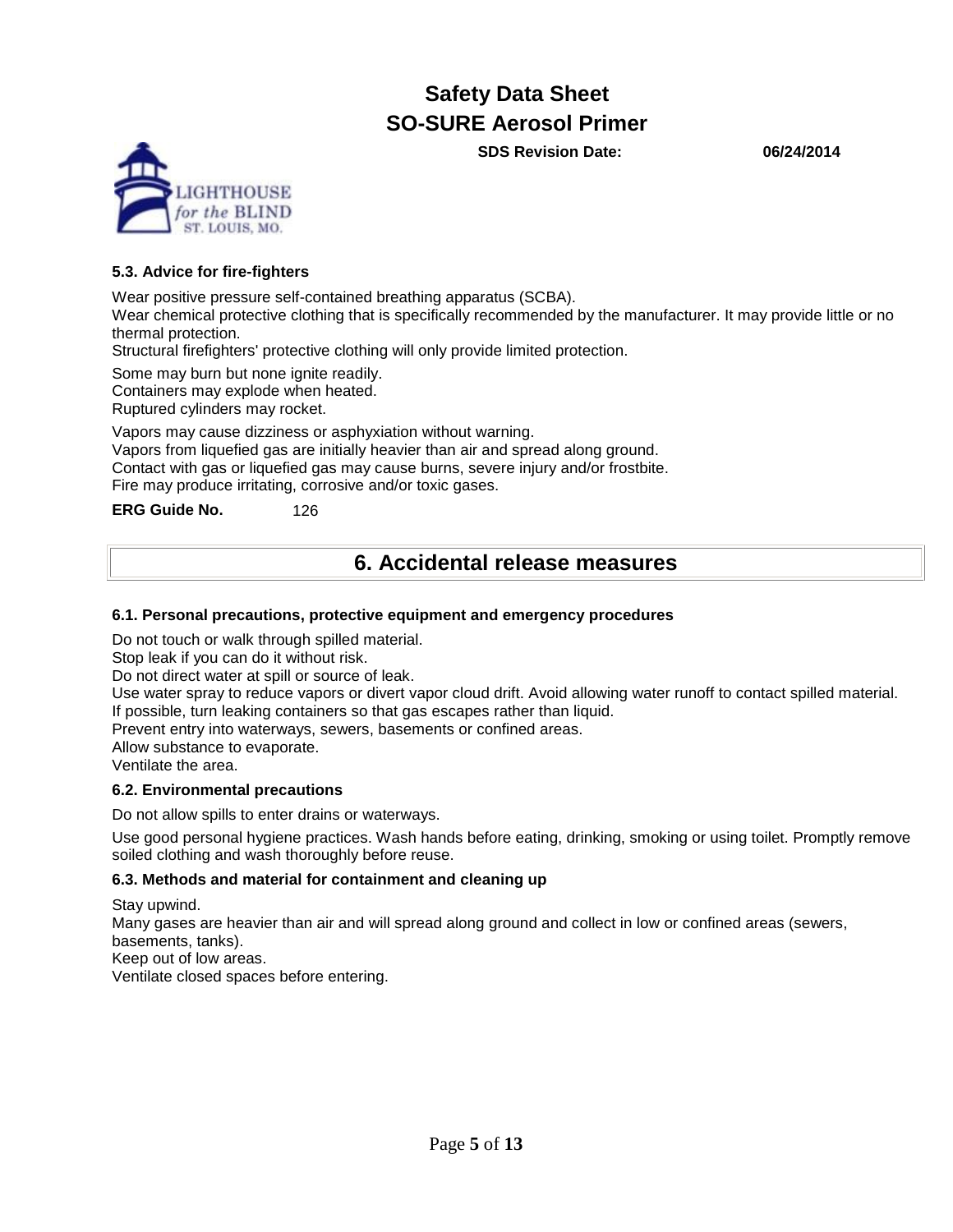**SDS Revision Date: 06/24/2014**



#### **7.1. Precautions for safe handling**

Store in accordance with the National Fire Protection Association's publication NFPA 30, Flammable and Combustible Liquids Code. 29 CFR 1910.106 applies to the handling, storage, and use of flammable and combustible liquids.

See section 2 for further details. - [Prevention]:

#### **7.2. Conditions for safe storage, including any incompatibilities**

Handle containers carefully to prevent damage and spillage.

Store this product below 120°F, in a cool, dry, well ventilated area away from heat, sparks, flame, oxidizers and out of direct sunlight.

Incompatible materials: Strong oxidizing agents and acids.

See section 2 for further details. - [Storage]:

#### **7.3. Specific end use(s)**

No data available.

## **8. Exposure controls and personal protection**

#### **8.1. Control parameters**

| <b>Exposure</b>                  |                                              |               |                                                                       |  |
|----------------------------------|----------------------------------------------|---------------|-----------------------------------------------------------------------|--|
| CAS No.                          | Ingredient                                   | <b>Source</b> | Value                                                                 |  |
| 0000067-64-1                     | Acetone                                      | <b>OSHA</b>   | TWA 1000 ppm (2400 mg/m3)STEL 2400 mg/m3                              |  |
|                                  |                                              | <b>ACGIH</b>  | TWA: 250 ppmSTEL: 500 ppm Skin                                        |  |
|                                  |                                              | <b>NIOSH</b>  | 250 ppm (590 mg/m3) TWA                                               |  |
|                                  |                                              | Supplier      | No Established Limit                                                  |  |
| 0000108-88-3                     | Toluene                                      | <b>OSHA</b>   | TWA 200 ppm C 300 ppm 500 ppm (10-minute maximum<br>peak)STEL 150 ppm |  |
|                                  |                                              | ACGIH         | TWA: 20 ppmR                                                          |  |
|                                  |                                              | <b>NIOSH</b>  | TWA 100 ppm (375 mg/m3) ST 150 ppm (560 mg/m3)                        |  |
|                                  |                                              | Supplier      | No Established Limit                                                  |  |
| 0008052-41-3<br>Stoddard solvent |                                              | <b>OSHA</b>   | TWA 500 ppm (2900 mg/m3)                                              |  |
|                                  |                                              | <b>ACGIH</b>  | TWA: 290 mg/m3STEL: 580 mg/m3                                         |  |
|                                  |                                              | <b>NIOSH</b>  | TWA 350 mg/m3 C 1800 mg/m3 [15-minute]                                |  |
|                                  |                                              | Supplier      | No Established Limit                                                  |  |
| 0064742-89-8                     | Solvent naphtha (petroleum), light aliphatic | <b>OSHA</b>   | No Established Limit                                                  |  |
|                                  |                                              | <b>ACGIH</b>  | No Established Limit                                                  |  |
|                                  |                                              | <b>NIOSH</b>  | No Established Limit                                                  |  |
|                                  |                                              | Supplier      | No Established Limit                                                  |  |

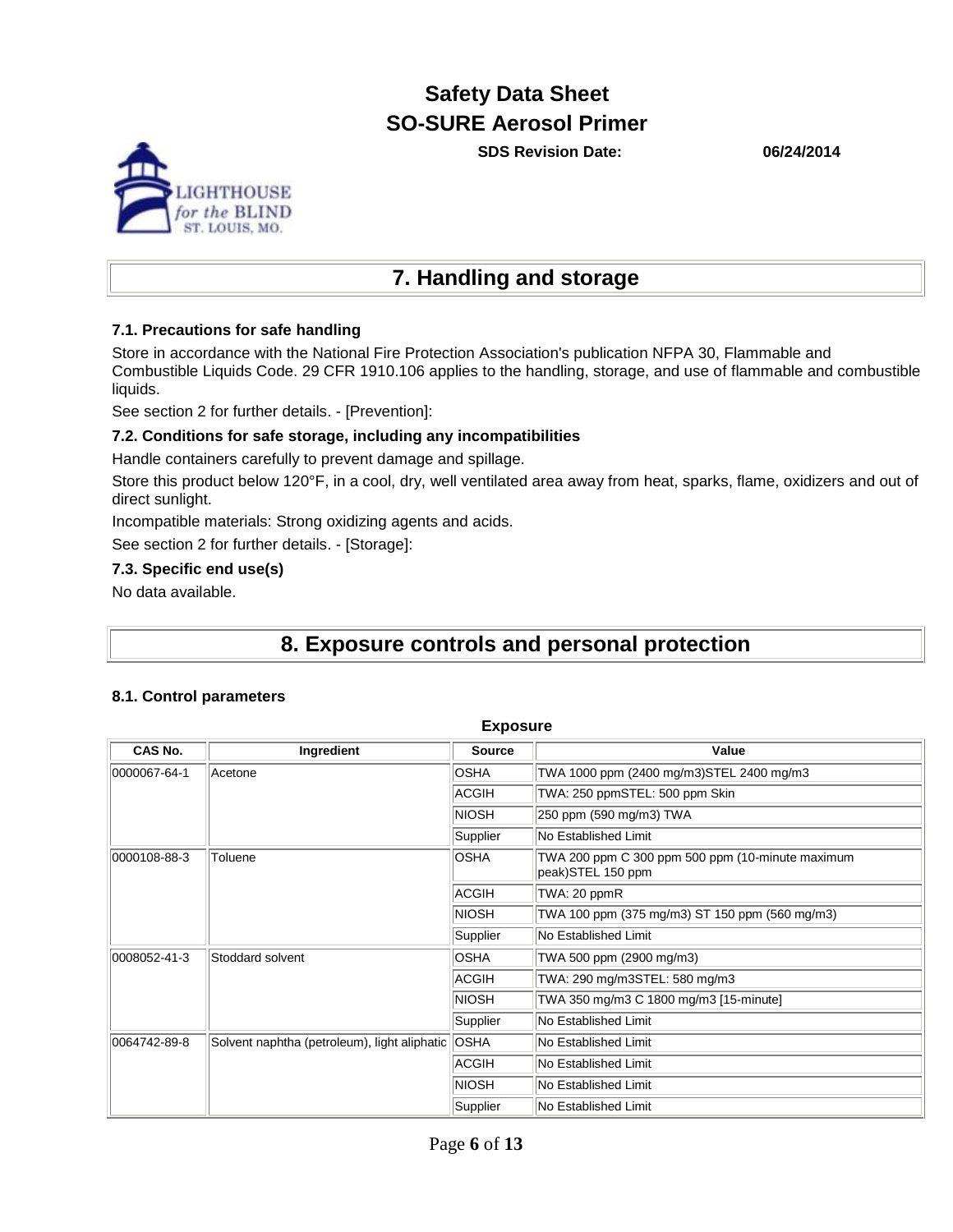

**SDS Revision Date: 06/24/2014**

| 0068476-86-8 | Petroleum gases, liquefied, sweetened | <b>IOSHA</b> | INo Established Limit        |
|--------------|---------------------------------------|--------------|------------------------------|
|              |                                       | <b>ACGIH</b> | <b>INo Established Limit</b> |
|              |                                       | <b>NIOSH</b> | INo Established Limit        |
|              |                                       | Supplier     | INo Established Limit        |

#### **Carcinogen Data**

| CAS No.                                                   | Ingredient                         | Source                                                                            | Value                                                               |  |  |
|-----------------------------------------------------------|------------------------------------|-----------------------------------------------------------------------------------|---------------------------------------------------------------------|--|--|
| 0000067-64-1                                              | Acetone                            | <b>OSHA</b>                                                                       | Select Carcinogen: No                                               |  |  |
|                                                           |                                    | <b>NTP</b>                                                                        | Known: No; Suspected: No                                            |  |  |
|                                                           |                                    | <b>IARC</b>                                                                       | Group 1: No; Group 2a: No; Group 2b: No; Group 3: No; Group 4: No;  |  |  |
| 0000108-88-3                                              | Toluene                            | <b>OSHA</b>                                                                       | Select Carcinogen: No                                               |  |  |
|                                                           |                                    | <b>NTP</b>                                                                        | Known: No; Suspected: No                                            |  |  |
|                                                           |                                    | <b>IARC</b>                                                                       | Group 1: No; Group 2a: No; Group 2b: No; Group 3: Yes; Group 4: No; |  |  |
| 0008052-41-3<br>Stoddard solvent                          |                                    | <b>OSHA</b>                                                                       | Select Carcinogen: No                                               |  |  |
|                                                           |                                    | <b>NTP</b>                                                                        | Known: No: Suspected: No                                            |  |  |
|                                                           |                                    | <b>IARC</b>                                                                       | Group 1: No; Group 2a: No; Group 2b: No; Group 3: No; Group 4: No;  |  |  |
| 0064742-89-8                                              | Solvent naphtha (petroleum), light | <b>OSHA</b>                                                                       | Select Carcinogen: No                                               |  |  |
|                                                           | aliphatic                          | <b>NTP</b>                                                                        | Known: No; Suspected: No                                            |  |  |
|                                                           |                                    | <b>IARC</b>                                                                       | Group 1: No; Group 2a: No; Group 2b: No; Group 3: No; Group 4: No;  |  |  |
| 0068476-86-8<br>Petroleum gases, liquefied,<br>lsweetened |                                    | <b>OSHA</b>                                                                       | Select Carcinogen: No                                               |  |  |
|                                                           |                                    | <b>NTP</b>                                                                        | Known: No; Suspected: No                                            |  |  |
|                                                           |                                    | <b>IARC</b><br>Group 1: No; Group 2a: No; Group 2b: No; Group 3: No; Group 4: No; |                                                                     |  |  |

#### **8.2. Exposure controls**

| <b>Respiratory</b>          | If workers are exposed to concentrations above the exposure limit they must use the<br>appropriate, certified respirators.                                                                                                                                                                                                             |
|-----------------------------|----------------------------------------------------------------------------------------------------------------------------------------------------------------------------------------------------------------------------------------------------------------------------------------------------------------------------------------|
| <b>Eyes</b>                 | Wear safety eyewear, e.g. safety spectacles, goggles or visors to protect against the<br>splash of liquids.                                                                                                                                                                                                                            |
| <b>Skin</b>                 | Overalls which cover the body, arms and legs should be worn. Skin should not be exposed.<br>All parts of the body should be washed after contact.                                                                                                                                                                                      |
| <b>Engineering Controls</b> | Provide adequate ventilation. Where reasonably practicable this should be achieved by the<br>use of local exhaust ventilation and good general extraction. If these are not sufficient to<br>maintain concentrations of particulates and any vapor below occupational exposure limits<br>suitable respiratory protection must be worn. |
| <b>Other Work Practices</b> | Use good personal hygiene practices. Wash hands before eating, drinking, smoking or                                                                                                                                                                                                                                                    |

using toilet. Promptly remove soiled clothing and wash thoroughly before reuse.

See section 2 for further details. - [Prevention]: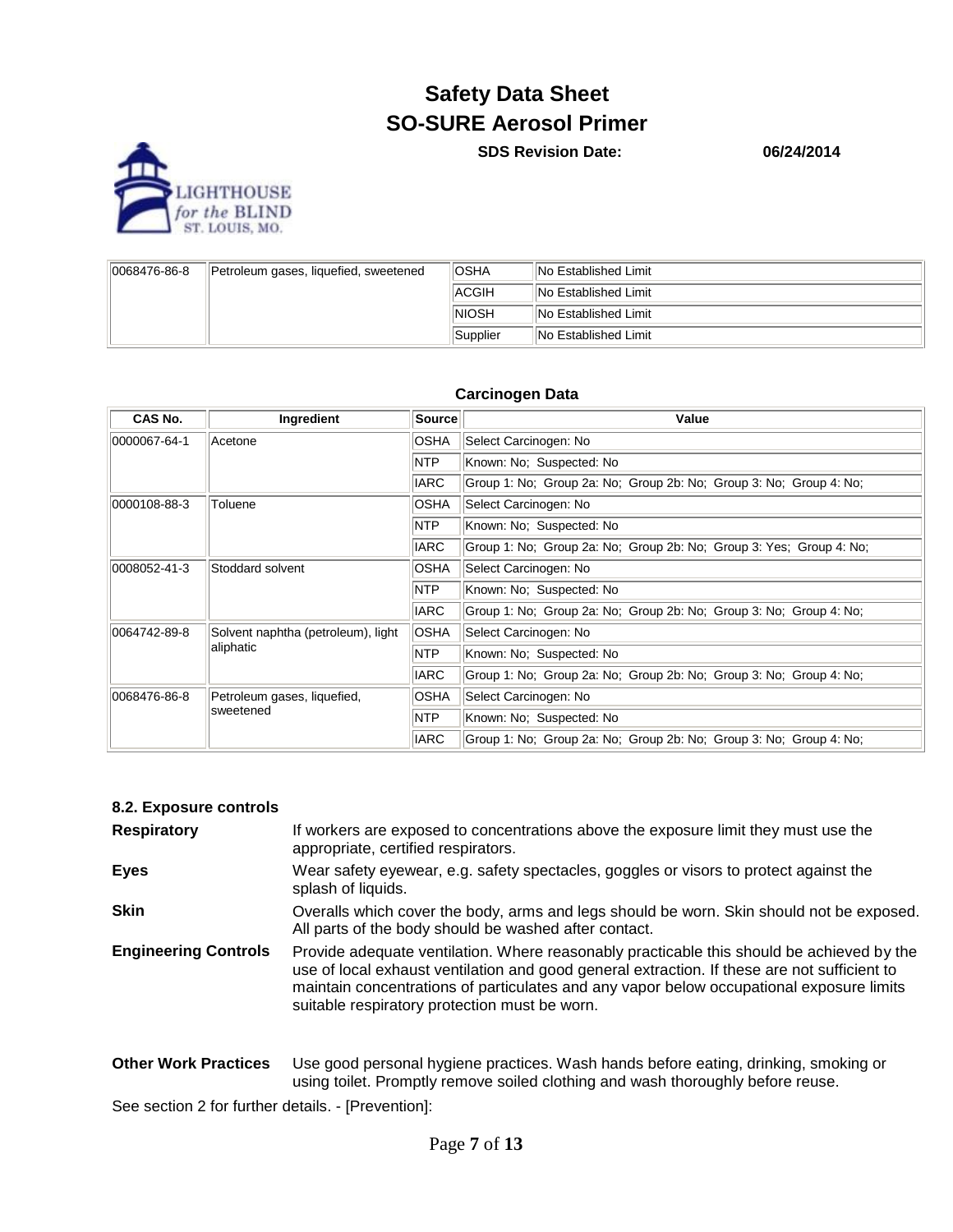**SDS Revision Date: 06/24/2014**



## **9. Physical and chemical properties**

**Appearance** Light Gray Light Gray Liquid/Gas **Odor** Solvent **Odor threshold** Not Measured **pH** Not Measured **Melting point / freezing point**  Not Measured **Initial boiling point and boiling range Mot Measured Results Flash Point** Propellant < 0 F **Evaporation rate (Ether = 1)** Slower than ether **Flammability (solid, gas)** Flam. Gas 1;H220 Extremely flammable gas. **Upper/lower flammability or explosive limits Lower Explosive Limit:** 1.1

**Vapor pressure (Pa)** Not Measured **Vapor Density Heavier than Air Heavier than Air Specific Gravity** 0.811 (6.76 lb/gal) **Solubility in Water Insoluble Partition coefficient n-octanol/water (Log Kow)** Not Measured Auto-ignition temperature **Not Measured** Not Measured **Decomposition temperature** Not Measured **Viscosity (cSt)** Not Measured **VOC %** 59.4% by wt. 4.69 lb/gal **Maximum Incremental Reactivity 10.99 HAPS (lbs/gal)** Not Determined **HAPS (lbs/gal of Solids)** Not Determined **HAPS (lbs/lb of Solids)** Not Determined **% Volatile (by volume)** 89.1% (by volume) **9.2. Other information** No other relevant information.

**Upper Explosive Limit:** 12.8

## **10. Stability and reactivity**

#### **10.1. Reactivity**

Hazardous Polymerization will not occur.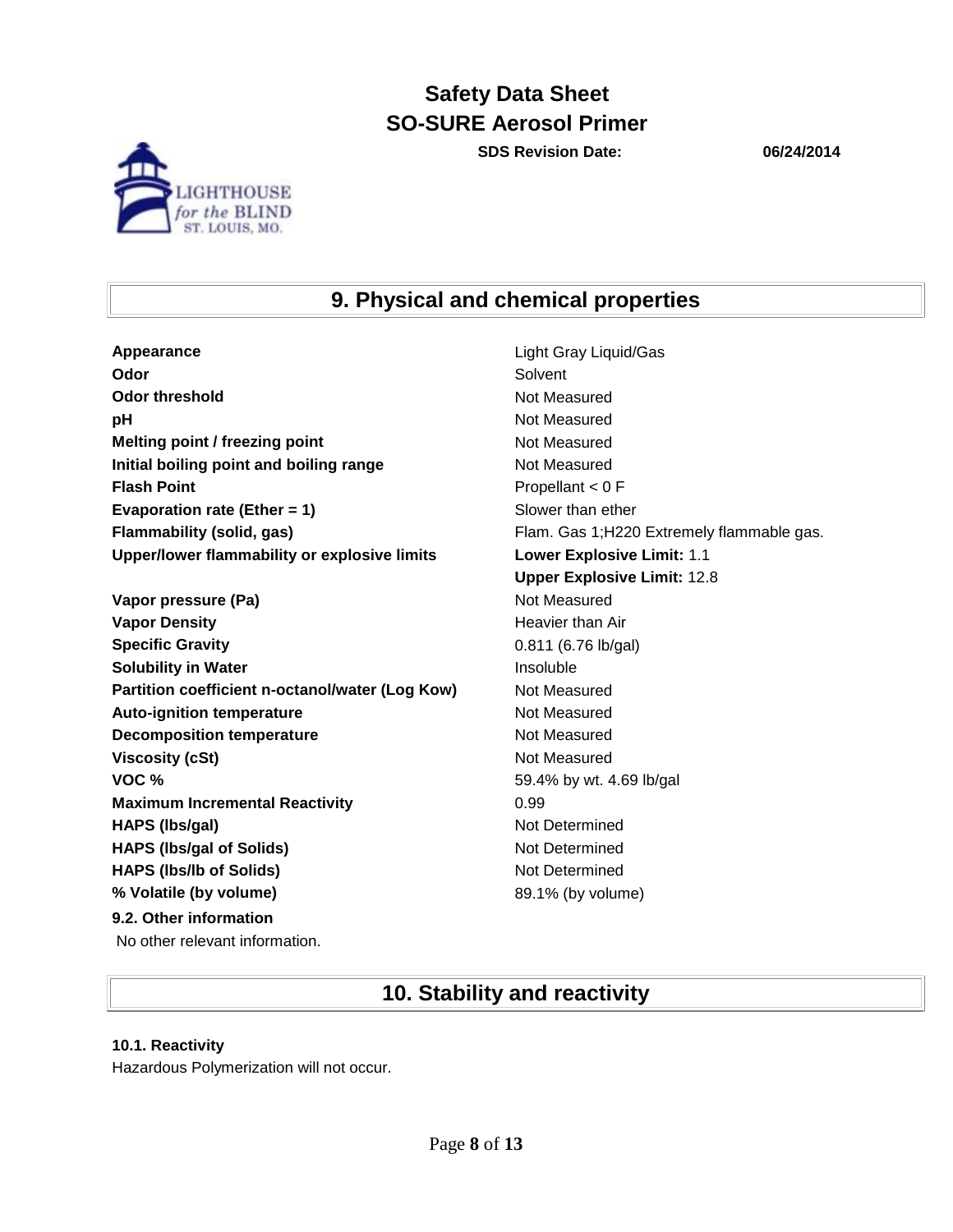**SDS Revision Date: 06/24/2014**

# ST LOUIS MO

#### **10.2. Chemical stability**

Stable under normal circumstances.

#### **10.3. Possibility of hazardous reactions**

No data available.

#### **10.4. Conditions to avoid**

Avoid contact with open flame, sparks or hot surfaces.

**10.5. Incompatible materials**

Strong oxidizing agents and acids.

#### **10.6. Hazardous decomposition products**

High temperatures and fires may produce such toxic substances as carbon monoxide and carbon dioxide.

## **11. Toxicological information**

#### **Acute toxicity**

Exposure to solvent vapor concentrations from the component solvents in excess of the stated occupational exposure limits may result in adverse health effects such as mucous membrane and respiratory system irritation and adverse effects on the kidneys, liver and central nervous system. Symptoms include headache, nausea, dizziness, fatigue, muscular weakness, drowsiness and in extreme cases, loss of consciousness.

Repeated or prolonged contact with the preparation may cause removal of natural fat from the skin resulting in dryness, irritation and possible non-allergic contact dermatitis. Solvents may also be absorbed through the skin. Splashes of liquid in the eyes may cause irritation and soreness with possible reversible damage.

2-butoxyethanol and its acetate are readily absorbed through the skin and will cause harmful effects on the blood.

| Ingredient                                                       | Oral LD50.<br>mg/kg                 | Skin LD50.<br>mg/kg                   | <b>Inhalation</b><br>Vapor LD50,<br>mg/L/4hr | <b>Inhalation</b><br>Dust/Mist LD50.<br>mg/L/4hr | Inhalation<br>Gas LD50.<br>ppm |
|------------------------------------------------------------------|-------------------------------------|---------------------------------------|----------------------------------------------|--------------------------------------------------|--------------------------------|
| Petroleum gases, liquefied, sweetened - (68476-86-8)             | No data<br>available                | No data<br>available                  | No data<br>available                         | No data<br>available                             | No data<br>available           |
| Acetone - (67-64-1)                                              | 2.000.00. Rat -<br>Category: 4      | 2.000.00.<br>Rabbit -<br>Category: 4  | 76.00, Rat -<br>Category: NA                 | No data<br>available                             | No data<br>available           |
| Toluene - (108-88-3)                                             | 636.00. Rat -<br>Category: 4        | 8.400.00.<br>Rabbit -<br>Category: NA | No data<br>available                         | No data<br>available                             | No data<br>available           |
| Solvent naphtha (petroleum), light aliphatic - (64742-89-<br>18) | 5.000.00.<br>Mouse -<br>Category: 5 | 3.000.00.<br>Rabbit -<br>Category: 5  | No data<br>available                         | No data<br>available                             | No data<br>available           |
| Stoddard solvent - (8052-41-3)                                   | No data<br>available                | No data<br>available                  | No data<br>available                         | No data<br>available                             | No data<br>available           |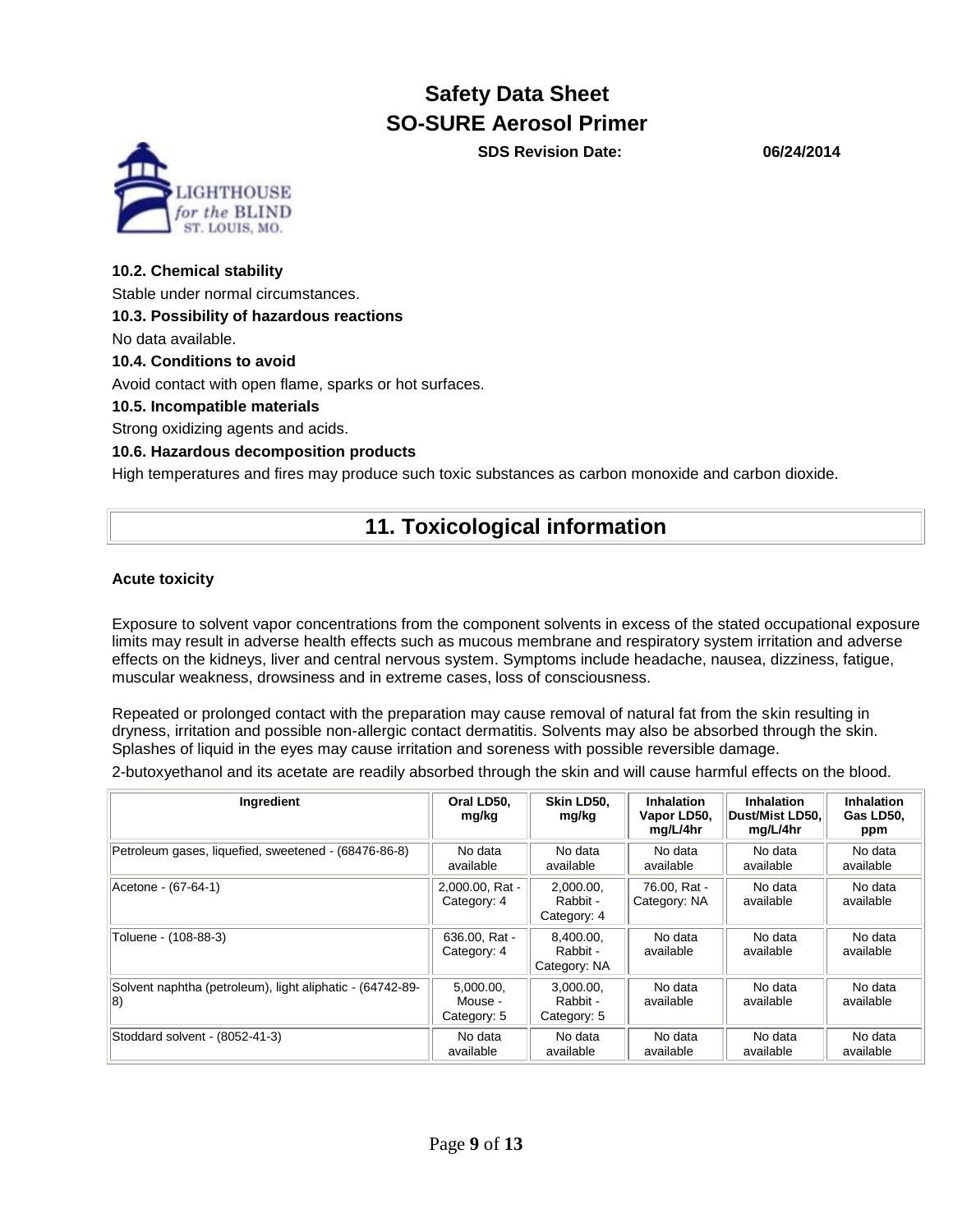**SDS Revision Date: 06/24/2014**



Note: When no route specific LD50 data is available for an acute toxin, the converted acute toxicity point estimate was used in the calculation of the product's ATE (Acute Toxicity Estimate).

| <b>Classification</b>         | Category       | <b>Hazard Description</b>                                             |
|-------------------------------|----------------|-----------------------------------------------------------------------|
| Acute toxicity (oral)         | 4              | Harmful if swallowed.                                                 |
| Acute toxicity (dermal)       |                | Not Applicable                                                        |
| Acute toxicity (inhalation)   |                | Not Applicable                                                        |
| Skin corrosion/irritation     | 2              | Causes skin irritation.                                               |
| Serious eye damage/irritation | 2              | Causes serious eye irritation.                                        |
| Respiratory sensitization     |                | Not Applicable                                                        |
| Skin sensitization            |                | Not Applicable                                                        |
| Germ cell mutagenicity        |                | Not Applicable                                                        |
| Carcinogenicity               |                | Not Applicable                                                        |
| Reproductive toxicity         | 2              | Suspected of damaging the unborn child.                               |
| STOT-single exposure          |                | Not Applicable                                                        |
| STOT-repeated exposure        | $\overline{2}$ | May cause damage to organs through prolonged or<br>repeated exposure. |
| Aspiration hazard             |                | Not Applicable                                                        |

## **12. Ecological information**

#### **12.1. Toxicity**

#### **Aquatic Ecotoxicity**

| Ingredient                                                               | 96 hr LC50 fish,<br>mg/l       | 48 hr EC50 crustacea.<br>mg/l | ErC50 algae,<br>mg/l                           |
|--------------------------------------------------------------------------|--------------------------------|-------------------------------|------------------------------------------------|
| Petroleum gases, liquefied, sweetened - (68476-86-8)                     | Not Available                  | Not Available                 | Not Available                                  |
| Acetone - (67-64-1)                                                      | 100.00, Pimephales<br>promelas | 10.00, Daphnia magna          | 20.565 (72 hr), Ulva pertusa                   |
| Toluene - (108-88-3)                                                     | 5.80, Oncorhynchus<br>mvkiss   | 19.60, Daphnia magna          | Not Available                                  |
| Solvent naphtha (petroleum), light aliphatic - (64742-89-<br>$ 8\rangle$ | Not Available                  | Not Available                 | 4,700.00 (72 hr), Selenastrum<br>capricornutum |
| Stoddard solvent - (8052-41-3)                                           | Not Available                  | Not Available                 | Not Available                                  |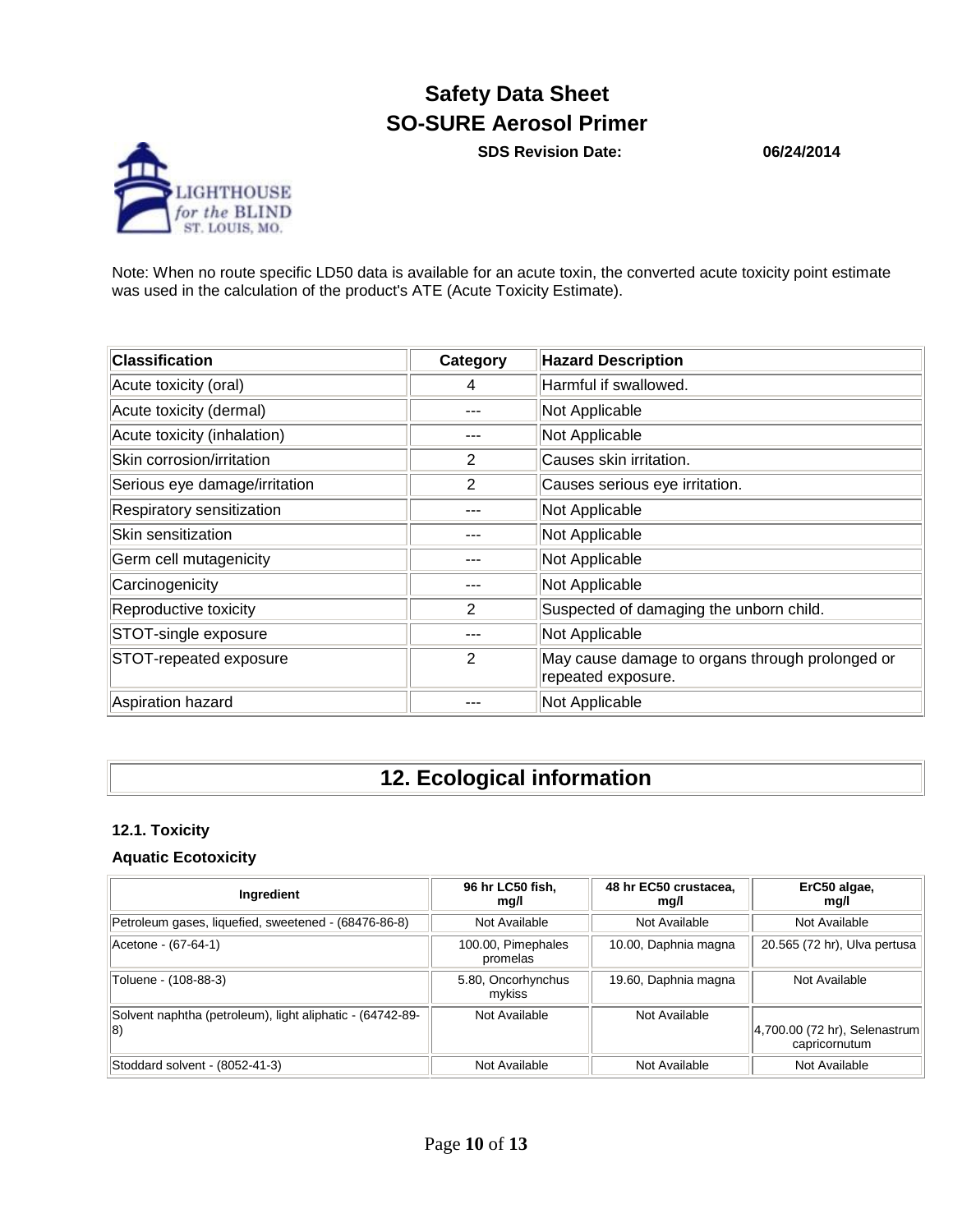**SDS Revision Date: 06/24/2014**



#### **12.2. Persistence and degradability**

There is no data available on the preparation itself.

**12.3. Bioaccumulative potential**

Not Measured

**12.4. Mobility in soil**

No data available.

#### **12.5. Results of PBT and vPvB assessment**

This product contains no PBT/vPvB chemicals.

#### **12.6. Other adverse effects**

No data available.

## **13. Disposal considerations**

#### **13.1. Waste treatment methods**

Do not allow into drains or water courses. Wastes and emptied containers should be disposed of in accordance with regulations made under the Control of Pollution Act and the Environmental Protection Act.

Using information provided in this data sheet advice should be obtained from the Waste Regulation Authority, whether the special waste regulations apply.

## **14. Transport information**

|                                     | <b>DOT (Domestic Surface</b><br><b>Transportation)</b> | IMO / IMDG (Ocean<br><b>Transportation)</b> | <b>ICAO/IATA</b>              |
|-------------------------------------|--------------------------------------------------------|---------------------------------------------|-------------------------------|
| 14.1. UN number                     | UN1950                                                 | UN1950                                      | UN1950                        |
| 14.2. UN proper shipping<br>name    | UN1950, Aerosols, Limited<br>Quantity, 2.1,            | Aerosols, Limited Quantity                  | Aerosols, Limited<br>Quantity |
| 14.3. Transport hazard<br>class(es) | <b>DOT Hazard Class: 2.1</b>                           | IMDG: 2.1                                   | Air Class: 2.1                |
| 14.4. Packing group                 | Not Applicable                                         | Not Applicable                              | Not Applicable                |
| 14.5. Environmental hazards         |                                                        |                                             |                               |
| <b>IMDG</b>                         | Marine Pollutant: No                                   |                                             |                               |
| 14.6. Special precautions for user  |                                                        |                                             |                               |
|                                     | No further information                                 |                                             |                               |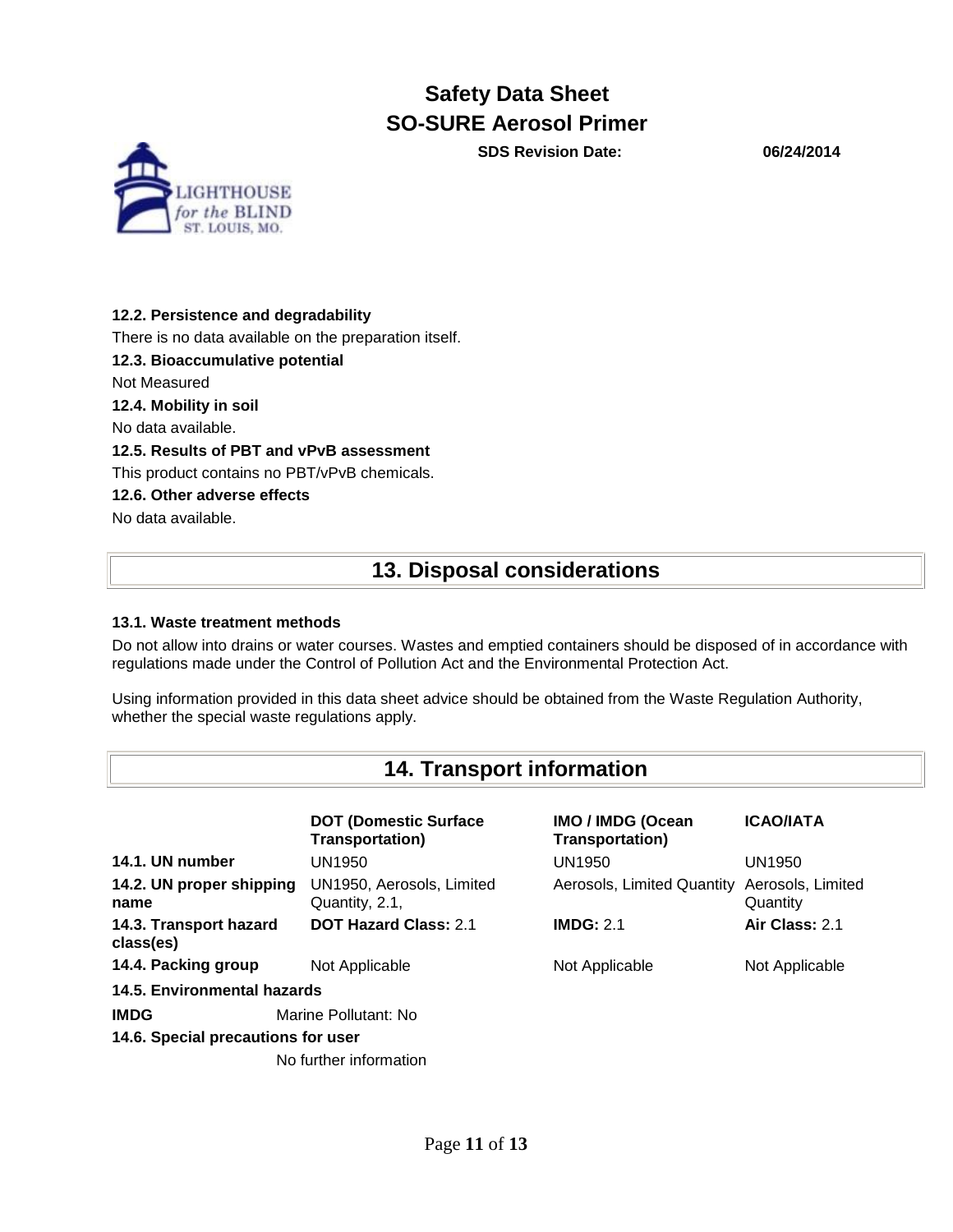**SDS Revision Date: 06/24/2014**



## **15. Regulatory information**

**Regulatory Overview** The regulatory data in Section 15 is not intended to be all-inclusive, only selected regulations are represented. **Toxic Substance** 

All components of this material are either listed or exempt from listing on the TSCA Inventory.

**WHMIS Classification** D2A

**Control Act ( TSCA)**

**US EPA Tier II Hazards Fire:** Yes

**Sudden Release of Pressure:** Yes

**Reactive:** No

**Immediate (Acute):** Yes

**Delayed (Chronic):** Yes

#### **EPCRA 311/312 Chemicals and RQs (lbs):**

Acetone ( 5,000.00)

Toluene ( 1,000.00)

**EPCRA 302 Extremely Hazardous :** (No Product Ingredients Listed)

#### **EPCRA 313 Toxic Chemicals:**

**Toluene** 

**Proposition 65 - Carcinogens (>0.0%):**  (No Product Ingredients Listed)

#### **Proposition 65 - Developmental Toxins (>0.0%):**

**Toluene** 

#### **Proposition 65 - Female Repro Toxins (>0.0%):** (No Product Ingredients Listed)

**Proposition 65 - Male Repro Toxins (>0.0%):** (No Product Ingredients Listed)

#### **N.J. RTK Substances (>1%):**

Acetone

Stoddard solvent

**Toluene** 

#### **Penn RTK Substances (>1%):**

Acetone

Stoddard solvent

**Toluene**